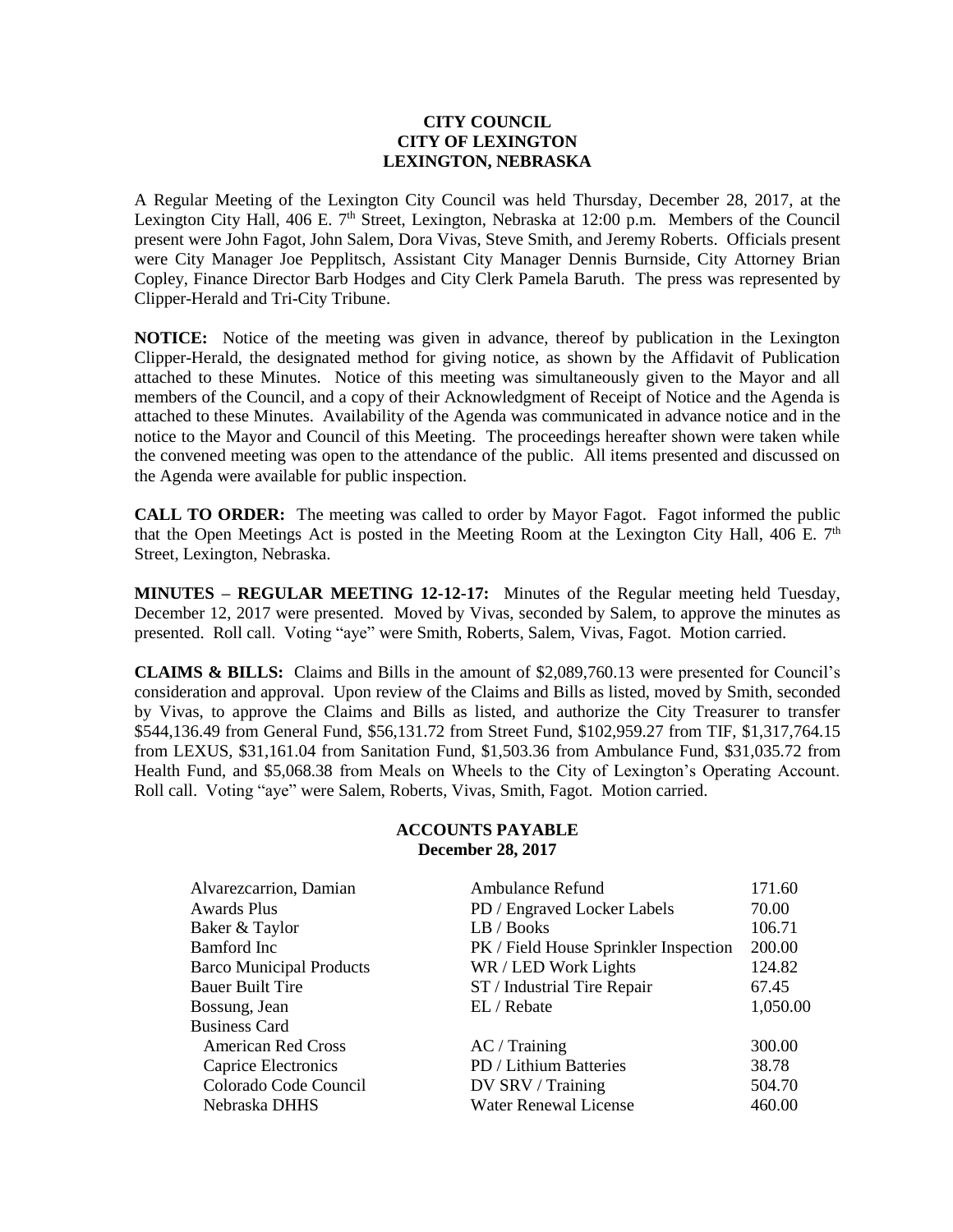| Microsoft                           | WR / Office Software                            | 246.09     |
|-------------------------------------|-------------------------------------------------|------------|
| Nebraska Recreation & Park Assn     | PK / Membership                                 | 60.00      |
| Sprinkler Warehouse                 | PK / Backflow Preventer                         | 226.40     |
| <b>USPS</b>                         | WR / Postage                                    | 95.00      |
| Cash-Wa Distributing                | MOW / Food / Supplies                           | 2,063.69   |
| <b>CCP</b> Industries               | WWTP / Lab Supplies                             | 266.57     |
| Center Point Large Print            | LB / Books                                      | 180.36     |
| <b>Chesterman Company</b>           | PK / Field House Beverages                      | 250.80     |
| <b>Community Development Agency</b> | Kirkpatrick Land Payment                        | 102,959.27 |
| <b>Consolidated Management Co</b>   | PD / Academy Meals                              | 12.68      |
| Dan's Sanitation                    | <b>Sanitation Fees</b>                          | 31,161.04  |
| Davis Energy                        | Ambulance / ST / Fuel / Grease                  | 5,802.99   |
| Dawson County Treasurer             | Drainage Tax                                    | 101.10     |
| Dawson Pest Control                 | FD / GGC / OC / Pest Control                    | 159.10     |
| Ditch Witch Undercon                | ST / Trencher Roller Chain                      | 225.17     |
| Dutton-Lainson Co                   | EL / Light Poles / LED Lights                   | 21,181.72  |
| Electrical Engineering & Equipment  | EL / Conduit / Couplings                        | 3,531.58   |
| <b>Energy Pioneer Solutions</b>     | <b>EPS</b> Payments                             | 1,417.84   |
| Fagot Refrigeration & Electric      | CH/WWTP/Heating/Thermostat Rep                  | 633.11     |
| Fagot, Mark                         | EL / Rebate                                     | 1,900.00   |
| Gale/Cengage                        | LB / Books                                      | 144.86     |
| Great Western Bank-City Petty Cash  | Civil Service Committee / PD / Meals            | 28.44      |
| Grainger                            | WWTP / Commercial Door Opener                   | 195.02     |
| <b>Health Claims Fund</b>           | Claims                                          | 30,791.99  |
| Hiland Dairy Foods Co               | <b>MOW</b> / Dairy Products                     | 453.90     |
| Holbein, Dahlas                     | <b>Truck Maintenance/Repairs</b>                | 1,000.00   |
| Holbein Lawn Service                | FD / Nov Lawn Service                           | 110.00     |
| <b>Ingram Library Services</b>      | LB / Books                                      | 103.22     |
| Intellicom                          | Batteries/Telephone/Computer Services 10,671.59 |            |
| Johnny On the Spot                  | Cemetery / Rental                               | 75.00      |
| Johnson Service Co                  | Clean/Vac/Lift Station/Sewer Mains              | 2,500.00   |
| Komline-Sanderson                   | WWTP / Pump Parts                               | 2,205.00   |
| Lexington City Payroll Account:     |                                                 |            |
| Payroll                             | Wages                                           | 139,168.37 |
| Social Security                     | Employer Portion / FICA Med                     | 9,733.10   |
| Union Bank & Trust                  | <b>Employer Portion / Pension</b>               | 4,341.43   |
| Union Bank & Trust                  | <b>Police Pension</b>                           | 2,642.12   |
| <b>ICMA</b>                         | <b>City Manager Pension</b>                     | 876.29     |
| Lexington, City of                  | <b>Franchise Fees</b>                           | 82,501.55  |
| <b>Lexington Newspapers</b>         | Publications                                    | 151.34     |
| Lexus                               | <b>Utilities</b>                                | 34,786.63  |
| Margritz, Dwayne                    | EL / Rebate                                     | 1,900.00   |
| Mead Lumber                         | Sand/Saw Blades/Weld Epoxy                      | 55.64      |
| Meyerszirnig, Dottie                | <b>Ambulance Refund</b>                         | 321.60     |
| Micro-Marketing                     | LB / Books                                      | 128.79     |
| <b>Midwest Connect</b>              | Postage Machine Print Cartridges                | 288.90     |
| Miller & Associates                 | Professional Services                           | 19,047.35  |
| Mobotrex                            | EL / 8" LED Red Light                           | 300.00     |
| Mr. Automotive                      | ST / Battery / Cable / Sand Paper               | 194.42     |
| Nebraska Assn of Senior Centers     | GGC / NASC Membership                           | 20.00      |
|                                     |                                                 |            |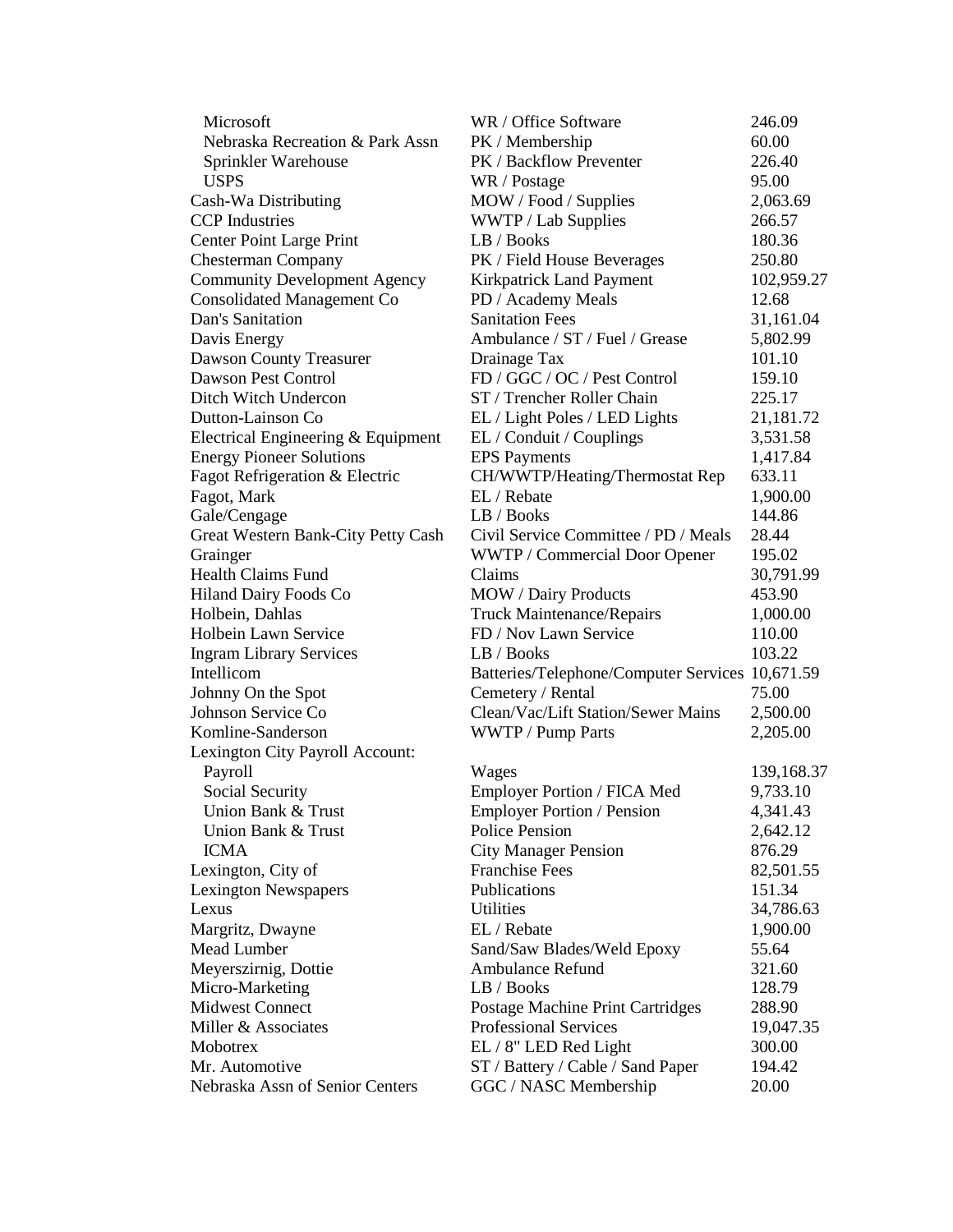| Nebraska Machinery                   | Warning Light/Hydraulic System/Oil Leaks |              |
|--------------------------------------|------------------------------------------|--------------|
|                                      |                                          | 8,620.34     |
| NE Public Health Environmental Lab   | WR / Water Testing                       | 182.00       |
| Nebraska Public Power District       | O & M                                    | 130,944.67   |
| Nebraska Public Power District       | <b>Power Purchase</b>                    | 1,015,275.57 |
| Nebraska Safety and Fire Equipment   | PK / Field House Phone Line Repair       | 307.00       |
| Nebraskaland Tire                    | ST / WR / Vehicle Maintenance            | 94.48        |
| <b>Oliver Consulting</b>             | LB / Backup / Computer Repair            | 222.50       |
| <b>O'Reilly Auto Parts</b>           | ST / Paint / Sanding Discs               | 19.80        |
| Paulsen Inc                          | ST / Concrete                            | 203.00       |
| Platte Valley Auto Mart              | PD / Vehicle Maintenance                 | 55.39        |
| Plum Creek Medical Group             | <b>Flu Shots</b>                         | 60.00        |
| <b>Plum Creek Promotions</b>         | PD / Uniforms                            | 98.29        |
| <b>Rasmussen Mechanical Services</b> | LB / Heat Pump Repair                    | 1,215.00     |
| <b>RDO</b> Truck Center              | ST / Hydraulic Brakes / Tune-Up          | 8,483.62     |
| S W Auto Parts                       | PD/ST/Reflectors/Marker Lights/Bulbs     | 51.80        |
| <b>Service Master</b>                | <b>Janitorial Services</b>               | 5,015.00     |
| Spectrum                             | Cable Service                            | 23.56        |
| <b>TASC</b>                          | <b>Administration Fees</b>               | 183.73       |
| The Child's World                    | LB / Books                               | 259.35       |
| The Thompson Co                      | MOW / Food / Supplies                    | 1,287.77     |
| TL Sund Constructors Inc             | Fieldhouse/Optimist Ballfield Parking    | 393,313.00   |
| Todd Wilson, P.C.                    | <b>Professional Fees</b>                 | 1,200.00     |
| UMR / EMS                            | <b>Ambulance Refund</b>                  | 694.00       |
| <b>U</b> Save Pharmacy               | EL / Rebate                              | 555.00       |
| <b>Verizon Wireless</b>              | Cell Phone Service                       | 350.14       |
| Village Uniform                      | GGC / Janitorial Supplies                | 55.84        |
| Walmart                              | Office/Promo                             | 684.16       |
|                                      | <b>GRAND TOTAL:</b>                      | 2,089,760.13 |

**FINANCIAL REPORT:** Moved by Roberts, seconded by Smith, to accept the financial report for November 2017 as presented. Roll call. Voting "aye" were Vivas, Salem, Smith, Roberts, Fagot. Motion carried.

**ORDINANCE:** Ordinance No. 2401 entitled "AN ORDINANCE APPOINTING CITY OFFICIALS; TO PROVIDE FOR AN EFFECTIVE DATE AND FOR PUBLICATION IN PAMPHLET FORM." was presented on first reading. Following discussion, moved by Vivas, seconded by Salem, to suspend the rules regarding the reading of an ordinance on three separate occasions. Roll call. Voting "aye" were Smith, Roberts, Salem, Vivas, Fagot. Motion carried.

Ordinance No. 2401 was presented on final reading. Moved by Vivas, seconded by Salem, to approve Ordinance No. 2401 on final reading. Roll call. Voting "aye" were Smith, Roberts, Salem, Vivas, Fagot. Motion carried.

**APPOINTMENTS:** The following appointments to boards and commissions were proposed for Council approval:

Board of Adjustment: -- John Knapple; Housing Authority – Victoria Clements; Library Board – Delpha Albus;